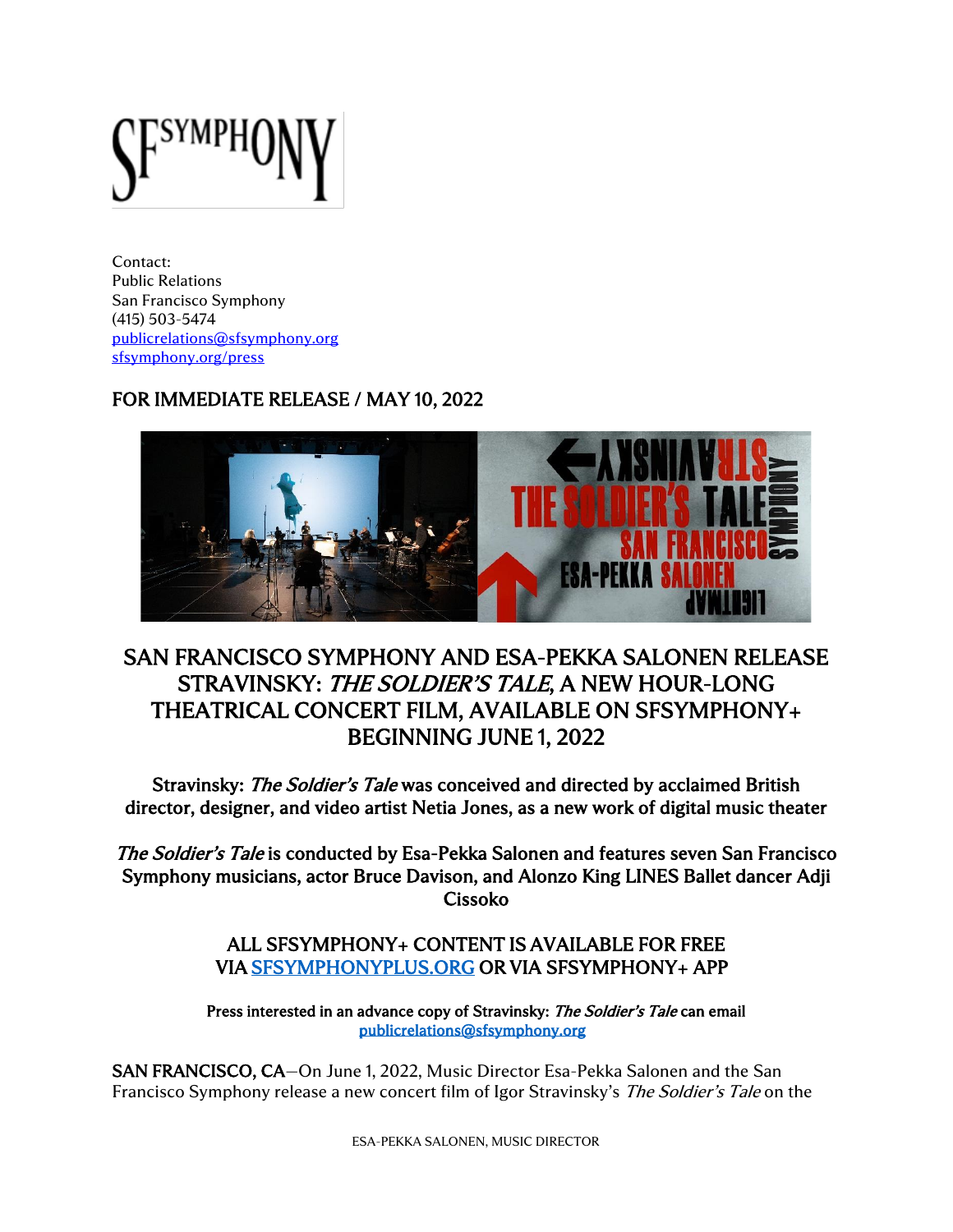Orchestra's free video streaming service, SFSymphony+. The hour-long film was conceived and directed by acclaimed British director, designer, and video artist Netia Jones, inspired by the 1921 Russian abstract art exhibition  $5x5=25$ . The release is one of Salonen and the Symphony's key signature digital projects in the 2021–22 season aimed at expanding the possibilities of the orchestral experience through digital collaboration.

Stravinsky designed *The Soldier's Tale*—a Faustian, anti-war, anti-greed piece that tells the story of a soldier who gives his prized fiddle to the devil in exchange for a book that will provide him "wealth untold"—as a theatrical work "to be read, played, and danced" with an intentionally small ensemble that could easily travel. In addition to Salonen, who conducts the performance, Stravinsky: *The Soldier's Tale* features actor Bruce Davison as the narrator, soldier, and devil; Alonzo King LINES Ballet dancer Adji Cissoko; and seven San Francisco Symphony musicians: Concertmaster Alexander Barantschik, Principal Bass Scott Pingel, Principal Clarinet Carey Bell, Principal Bassoon Stephen Paulson, Associate Principal Trumpet Aaron Schuman, Principal Trombone Timothy Higgins, and Principal Percussion Jacob Nissly.

The Soldier's Tale debuted near the end of World War I and during the influenza pandemicstriking parallels between Stravinsky's world in 1918 and the world today. "I've always wanted to do a proper studio production of *Soldier's Tale*, because it's one of my favorite pieces and deserves a very well-thought-out, detailed production," said Salonen. "Between the fact that it represents a new era in composition—and in the arts more generally—coupled with the Influenza pandemic, which was a big factor in driving all these changes, you cannot help but to draw parallels between that and our time. A hundred years earlier, Stravinsky was going through the same experiences in his life as we are now in our lives, and that's almost spooky."

Stravinsky worked on the libretto, which is based on a Russian folk tale by Alexander Afanasyev called The Runaway Soldier and the Devil, with Swiss writer C. F. Ramuz. The work was originally intended for a narrator and two actors, but for this production, Netia Jones worked with a single actor—acclaimed film and television star Bruce Davison—to portray all three speaking roles. "Part of the concept is that this is a very dirty pact with the devil, but the devil is actually part of an internal subconscious. And Bruce Davison—who better to embody this kind of multilayered personality? He's utterly virtuosic and extremely fluent, so what I was working towards with Bruce is the idea that *The Soldier's Tale* is actually about one person."

Filmed in March 2022 in the San Francisco Symphony's SoundBox performance space and a studio in Richmond, CA, the production is multidimensional, with large screens surrounding the musicians projecting dancer Adji Cissoko's improvised choreography throughout the film. "We only see Adji in 2D, but I feel that her presence is very 3D," said Jones. "She brings a lot of life, and she represents light and hope, and it is a piece that, fundamentally, is about the loss of hope or a kind of resilience and the struggle."

[Click here](https://youtu.be/_4wiMcrRJSE) for a behind-the-scenes feature that explores the making of the project, featuring interviews with Esa-Pekka Salonen, Netia Jones, Bruce Davison, Adji Cissoko, and Aaron Schuman.

"The Soldier's Tale has a very interesting place in history because it represents a complete change of paradigm," said Salonen. "The opulent post-Romantic, late-Romantic era has come to a very violent and abrupt end: the world has experienced the first World War, the world has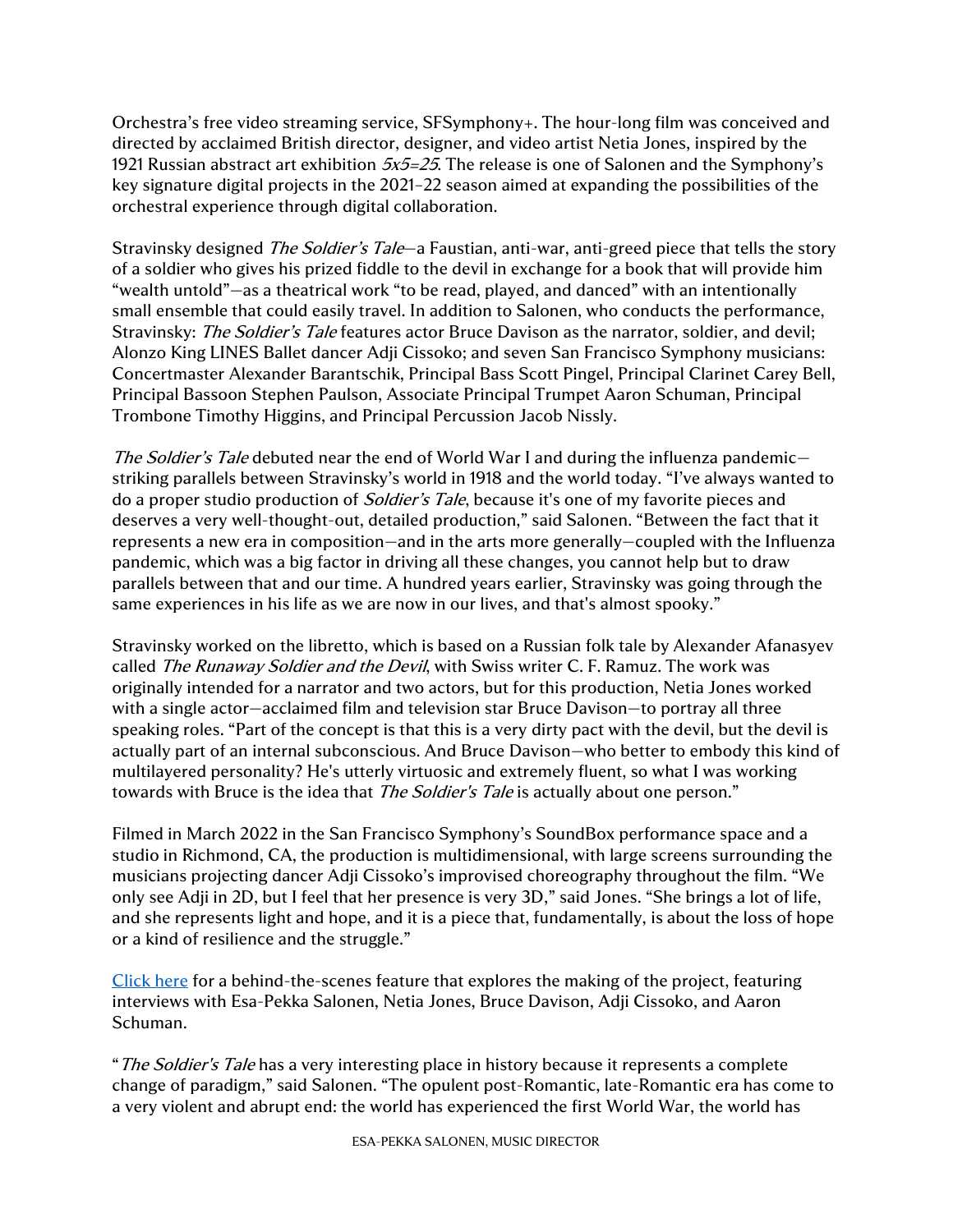experienced a pandemic, and the new art looks very different, and sounds very different. It deals with contemporary issues, sometimes in an allegorical way, and there's a sort of an ironic and distant approach to things. *The Soldier's Tale* is thoroughly modern, and it represents the new era."

[Click here](https://www.sfsymphony.org/About-SFS/Press-Room/Press-Kits/Stravinsky-Soldiers-Tale) to access the online press kit, which includes a promotional video, artist headshots, behind-the-scenes photos, and video graphics.

### San Francisco Symphony and Stravinsky during the 2021-22 season

Esa-Pekka Salonen and the Orchestra perform a variety of works by Igor Stravinsky throughout the 2021–22 season. On June 10–12, Salonen leads a new staged production that pairs Stravinsky's *Oedipus Rex* and *Symphony of Psalms*. Esa-Pekka Salonen's first staged production with the San Francisco Symphony, Oedipus Rex is conceived by director Peter Sellars and Salonen, and features tenor Sean Panikkar in the title role, mezzo-soprano J'Nai Bridges as Jocasta, bass-baritone Sir Willard White as Creon/Messenger/Tiresias, tenor Jose Simerilla Romero as the Shepherd, actress Breezy Leigh as Antigone, dancer Laurel Jenkins, and the San Francisco Symphony Chorus. Salonen also conducted the Orchestra in Stravinsky's The Rite of Spring and Violin Concerto, performed by Leila Josefowicz, on March 10–12, 2022.

In addition to *The Soldier's Tale*, the San Francisco Symphony has released video performances of five Stravinsky chamber works during the 2021–22 season, available for on-demand viewing on SFSymphony+: [Divertimento for Violin and Piano](https://www.sfsymphonyplus.org/videos/igor-stravinsky-divertimento-for-violin-and-piano) featuring Associate Principal Second Violin Helen Kim and pianist Keisuke Nakagoshi; [Concertino for](https://www.sfsymphonyplus.org/videos/igor-stravinsky-concertino-for-string-quartet) String Quartet featuring Associate Concertmaster Nadya Tichman, violinist Amy Hiraga, violist David Kim, and Associate Principal Cello Peter Wyrick; [Russian Maiden's Song](https://www.sfsymphonyplus.org/videos/igor-stravinsky-russian-maiden-s-song-from-mavra), from Mayra, featuring violinist Leor Maltinski and pianist Avi Downes[; Elegy for Solo Viola,](https://www.sfsymphonyplus.org/videos/igor-stravinsky-elegy-for-solo-viola) performed by Principal Viola Jonathan Vinocour; and [Three Pieces for Solo Clarinet,](https://www.sfsymphonyplus.org/videos/igor-stravinsky-three-pieces-for-solo-clarinet) performed by clarinetist Jerome Simas.

## About Netia Jones

Netia Jones is a British director/designer and video artist working internationally in opera, staged concerts, performance, and installation, using video, film, and projected media in all of her work. A "leading video pioneer" (*The Times*) "bringing intelligence and integrity to the task of bringing video into classical music" (*The Guardian*), she is director of Lightmap, a mixed media partnership with whom she has created video, film, installation, and interactive media projects in the UK, US, and Europe, from large scale external projection mapping to multi projector integrated film in opera performances.

## Additional SFSymphony+ 2021–22 Digital Releases

Stravinsky: The Soldier's Tale is the second of two digital signature projects led by Music Director Esa-Pekka Salonen to be released on SFSymphony+ this season. In January 2022, Salonen and the San Francisco Symphony released *LIGETI: PARADIGMS*, their first digital signature project—a performance merging avant-garde classical music and Artificial Intelligence (AI), created in partnership with media artist Refik Anadol, Dolby Laboratories, and SF Symphony Collaborative Partner Carol Reiley.

In September 2021, the Symphony released three new programs: [SoundBox: Delirium,](https://www.sfsymphonyplus.org/products/jeremy-denk) curated by pianist Jeremy Denk; [CURRENTS:](https://www.sfsymphonyplus.org/niji-rainbow) *Niji 虹* (Rainbow), curated by koto master Shirley Kazuyo